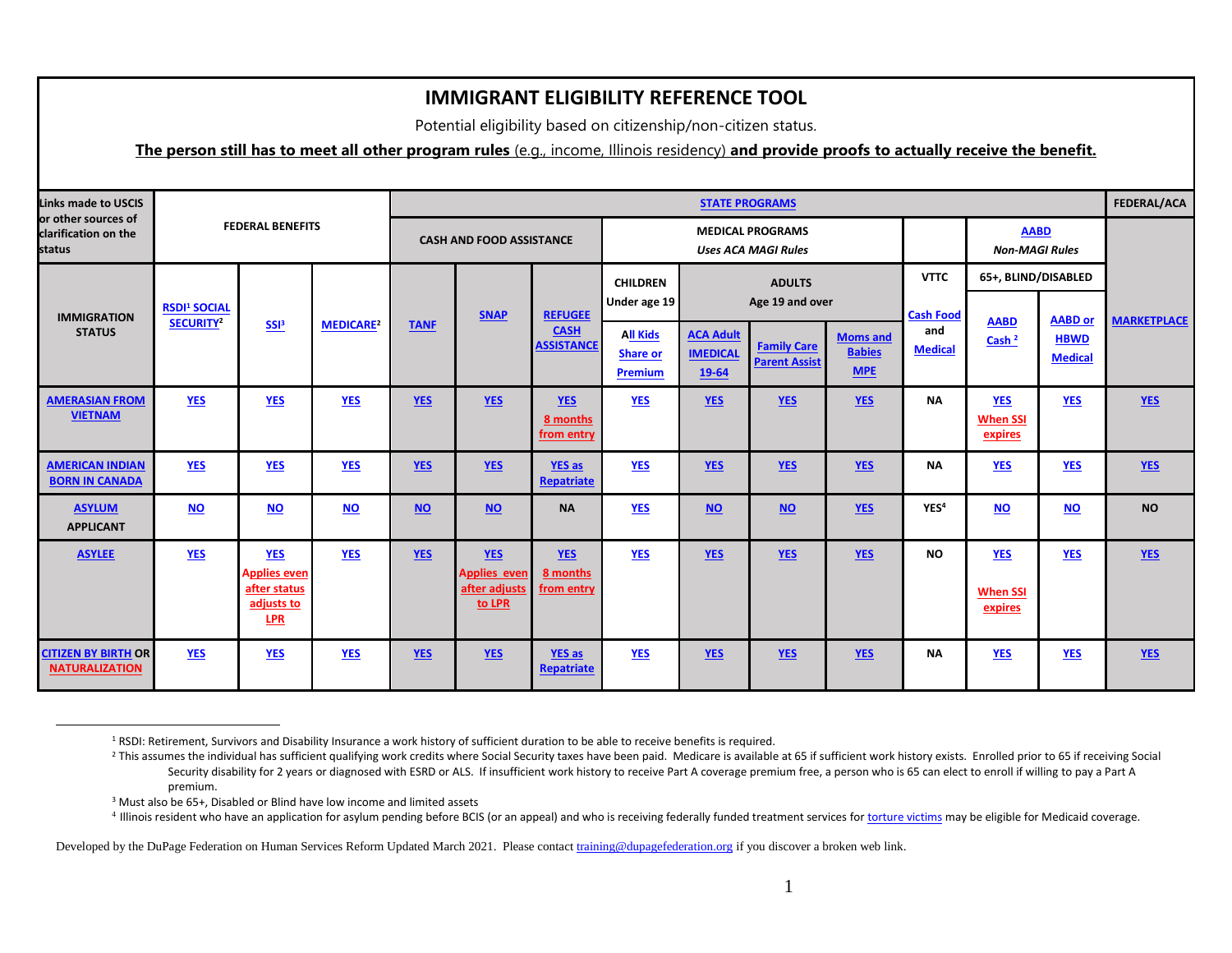Potential eligibility based on citizenship/non-citizen status.

#### **The person still has to meet all other program rules** (e.g., income, Illinois residency) **and provide proofs to actually receive the benefit.**

| Links made to USCIS                                                                                                                                     |                                |                         |                             |             |                                 |                                      |                                               |                                              | <b>STATE PROGRAMS</b>                                 |                                                |                                           |                                              |                                       | FEDERAL/ACA        |
|---------------------------------------------------------------------------------------------------------------------------------------------------------|--------------------------------|-------------------------|-----------------------------|-------------|---------------------------------|--------------------------------------|-----------------------------------------------|----------------------------------------------|-------------------------------------------------------|------------------------------------------------|-------------------------------------------|----------------------------------------------|---------------------------------------|--------------------|
| or other sources of<br>clarification on the<br>status                                                                                                   |                                | <b>FEDERAL BENEFITS</b> |                             |             | <b>CASH AND FOOD ASSISTANCE</b> |                                      |                                               |                                              | <b>MEDICAL PROGRAMS</b><br><b>Uses ACA MAGI Rules</b> |                                                |                                           |                                              | <b>AABD</b><br><b>Non-MAGI Rules</b>  |                    |
| <b>IMMIGRATION</b>                                                                                                                                      | <b>RSDI<sup>1</sup> SOCIAL</b> |                         |                             |             | <b>SNAP</b>                     | <b>REFUGEE</b>                       | <b>CHILDREN</b><br>Under age 19               |                                              | <b>ADULTS</b><br>Age 19 and over                      |                                                |                                           | 65+, BLIND/DISABLED                          | <b>AABD</b> or                        |                    |
| <b>STATUS</b>                                                                                                                                           | SECURITY <sup>2</sup>          | SSB <sup>3</sup>        | <b>MEDICARE<sup>2</sup></b> | <b>TANF</b> |                                 | <b>CASH</b><br><b>ASSISTANCE</b>     | <b>All Kids</b><br><b>Share or</b><br>Premium | <b>ACA Adult</b><br><b>IMEDICAL</b><br>19-64 | <b>Family Care</b><br><b>Parent Assist</b>            | <b>Moms and</b><br><b>Babies</b><br><b>MPE</b> | <b>Cash Food</b><br>and<br><b>Medical</b> | <b>AABD</b><br>Cash <sup>2</sup>             | <b>HBWD</b><br><b>Medical</b>         | <b>MARKETPLACE</b> |
| <b>CUBAN-HAITIAN</b><br><b>ENTRANT</b><br>Prior to 1/12/17                                                                                              | <b>YES</b>                     | <b>YES</b>              | <b>YES</b>                  | <b>YES</b>  | <b>YES</b>                      | <b>YES</b>                           | <b>YES</b>                                    | YES                                          | <b>YES</b>                                            | <b>YES</b>                                     | <b>NA</b>                                 | <b>YES</b><br><b>After 7 yrs on</b><br>$SSI$ | <b>YES</b>                            | $YES$              |
| <b>CUBAN-HAITIAN</b><br><b>ENTRANT</b><br>$1/12/17$ or after                                                                                            | <b>YES</b>                     | $NO$                    | $\overline{NO}$             | $NO$        | NO <sup>5</sup>                 | <b>NA</b>                            | <b>NA</b>                                     | $NO$                                         | <b>NO</b>                                             | <b>YES if</b><br>pregnant                      | <b>NA</b>                                 | $NO$                                         | <b>NO</b> unless<br>ESRD <sup>6</sup> | <b>YES</b>         |
| <b>DEFERRED ACTION</b><br><b>FOR CHILDHOOD</b><br><b>ARRIVALS</b><br>(DACA)                                                                             | <b>NO</b>                      | <b>NO</b>               | <b>NO</b>                   | <b>NO</b>   | <b>NO</b>                       | <b>NA</b>                            | <b>YES</b>                                    | $NO$                                         | <b>NO</b>                                             | YES If<br>Pregnant                             | <b>NA</b>                                 | <b>NO</b>                                    | <b>NO</b>                             | $NO$               |
| <b>DEPORTATION IS</b><br><b>BEING WITHHELD</b><br><b>UNDER SECTION</b><br>243(H) PRIOR TO<br>04/97 OR SECTION<br>241(B)(3) AFTER<br>04/97<br>OF THE INA | <b>YES</b>                     | <b>YES</b>              | <b>YES</b>                  | <b>YES</b>  | YES                             | <b>YES</b><br>8 months<br>from entry | <b>YES</b>                                    | <b>YES</b>                                   | YES                                                   | <b>YES</b>                                     | <b>NA</b>                                 | <b>YES</b>                                   | <b>YES</b>                            | <b>YES</b>         |

<sup>6</sup> ESRD: End Stage Renal Disease Covers only the dialysis. If the individual receives medical care due to a life threatening emergency then review the section for non-citizens who do not fit special criteria.

 $\overline{a}$ 

<sup>5</sup> ONLY if on SSI before 8/22/96 OR LPR after 8/22/96 must have 5 years residence and 40 credits OR living in U.S. on 8/22/96 and became disabled after that date

Developed by the DuPage Federation on Human Services Reform Updated March 2021. Please contac[t training@dupagefederation.org](mailto:training@dupagefederation.org) if you discover a broken web link.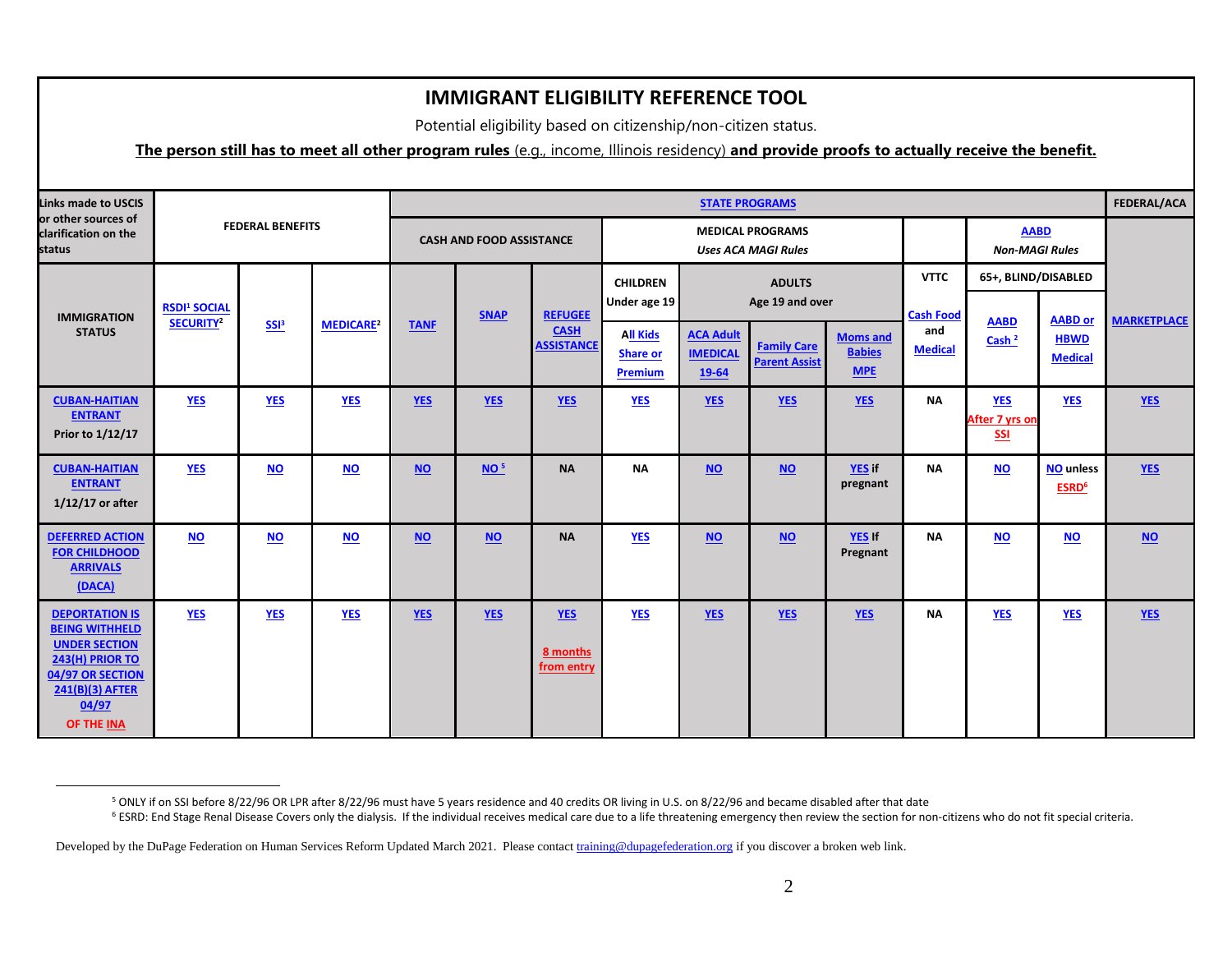Potential eligibility based on citizenship/non-citizen status.

## **The person still has to meet all other program rules** (e.g., income, Illinois residency) **and provide proofs to actually receive the benefit.**

| <b>Links made to USCIS</b>                                                                                                                       |                                |                                                                       |                             |             |                                 |                                                    |                                               | <b>STATE PROGRAMS</b>                        |                                                       |                                                |                                           |                                      |                                                 | FEDERAL/ACA        |
|--------------------------------------------------------------------------------------------------------------------------------------------------|--------------------------------|-----------------------------------------------------------------------|-----------------------------|-------------|---------------------------------|----------------------------------------------------|-----------------------------------------------|----------------------------------------------|-------------------------------------------------------|------------------------------------------------|-------------------------------------------|--------------------------------------|-------------------------------------------------|--------------------|
| or other sources of<br>clarification on the<br>status                                                                                            |                                | <b>FEDERAL BENEFITS</b>                                               |                             |             | <b>CASH AND FOOD ASSISTANCE</b> |                                                    |                                               |                                              | <b>MEDICAL PROGRAMS</b><br><b>Uses ACA MAGI Rules</b> |                                                |                                           | <b>AABD</b><br><b>Non-MAGI Rules</b> |                                                 |                    |
|                                                                                                                                                  | <b>RSDI<sup>1</sup> SOCIAL</b> |                                                                       |                             |             |                                 |                                                    | <b>CHILDREN</b><br>Under age 19               |                                              | <b>ADULTS</b><br>Age 19 and over                      |                                                | <b>VTTC</b>                               | 65+, BLIND/DISABLED                  |                                                 |                    |
| <b>IMMIGRATION</b><br><b>STATUS</b>                                                                                                              | SECURITY <sup>2</sup>          | SSB <sup>3</sup>                                                      | <b>MEDICARE<sup>2</sup></b> | <b>TANF</b> | <b>SNAP</b>                     | <b>REFUGEE</b><br><b>CASH</b><br><b>ASSISTANCE</b> | <b>All Kids</b><br><b>Share or</b><br>Premium | <b>ACA Adult</b><br><b>IMEDICAL</b><br>19-64 | <b>Family Care</b><br><b>Parent Assist</b>            | <b>Moms and</b><br><b>Babies</b><br><b>MPE</b> | <b>Cash Food</b><br>and<br><b>Medical</b> | <b>AABD</b><br>Cash <sup>2</sup>     | <b>AABD</b> or<br><b>HBWD</b><br><b>Medical</b> | <b>MARKETPLACE</b> |
| <b>HMONG OR</b><br><b>HIGHLAND LAOTIAN</b>                                                                                                       | <b>YES</b>                     | <b>YES</b>                                                            | <b>YES</b>                  | <b>YES</b>  | <b>YES</b>                      | <b>YES</b>                                         | <b>YES</b>                                    | YES                                          | <b>YES</b>                                            | <b>YES</b>                                     | <b>NA</b>                                 | <b>YES</b>                           | <b>YES</b>                                      | YES                |
| <b>IRAQI OR AFGHAN</b><br><b>SPECIAL</b><br><b>IMMIGRANTS</b><br><b>GRANTED</b><br><b>IMMIGRANT STATUS</b><br><b>UNDER SECTION</b><br>101(A)(27) | <b>YES</b>                     | <b>YES</b>                                                            | <b>YES</b>                  | <b>YES</b>  | <b>YES</b>                      | <b>YES</b><br>8 months<br>from entry               | <b>YES</b>                                    | <b>YES</b>                                   | <b>YES</b>                                            | <b>YES</b>                                     | <b>NA</b>                                 | <b>YES</b>                           | <b>YES</b>                                      | YES                |
| <b>LPR IN U.S. AT LEAST</b><br><b>5 YEARS AND</b><br><b>ADMISSION AFTER</b><br>8/22/96                                                           | <b>YES</b>                     | <b>YES</b><br><b>Must also</b><br>have at least<br>40 work<br>credits | <b>YES</b>                  | <b>YES</b>  | <b>YES</b>                      | <b>NA</b>                                          | <b>YES</b>                                    | <b>YES</b>                                   | <b>YES</b>                                            | <b>YES</b>                                     | <b>NA</b>                                 | <b>YES</b>                           | <b>YES</b>                                      | <b>YES</b>         |
| LPR IN U.S. BEFORE<br>08/22/96                                                                                                                   | <b>YES</b>                     | <b>YES</b>                                                            | <b>YES</b>                  | <b>YES</b>  | <b>YES</b>                      | <b>NA</b>                                          | <b>YES</b>                                    | <b>YES</b>                                   | <b>YES</b>                                            | <b>YES</b>                                     | ΝA                                        | <b>YES</b>                           | <b>YES</b>                                      | <b>YES</b>         |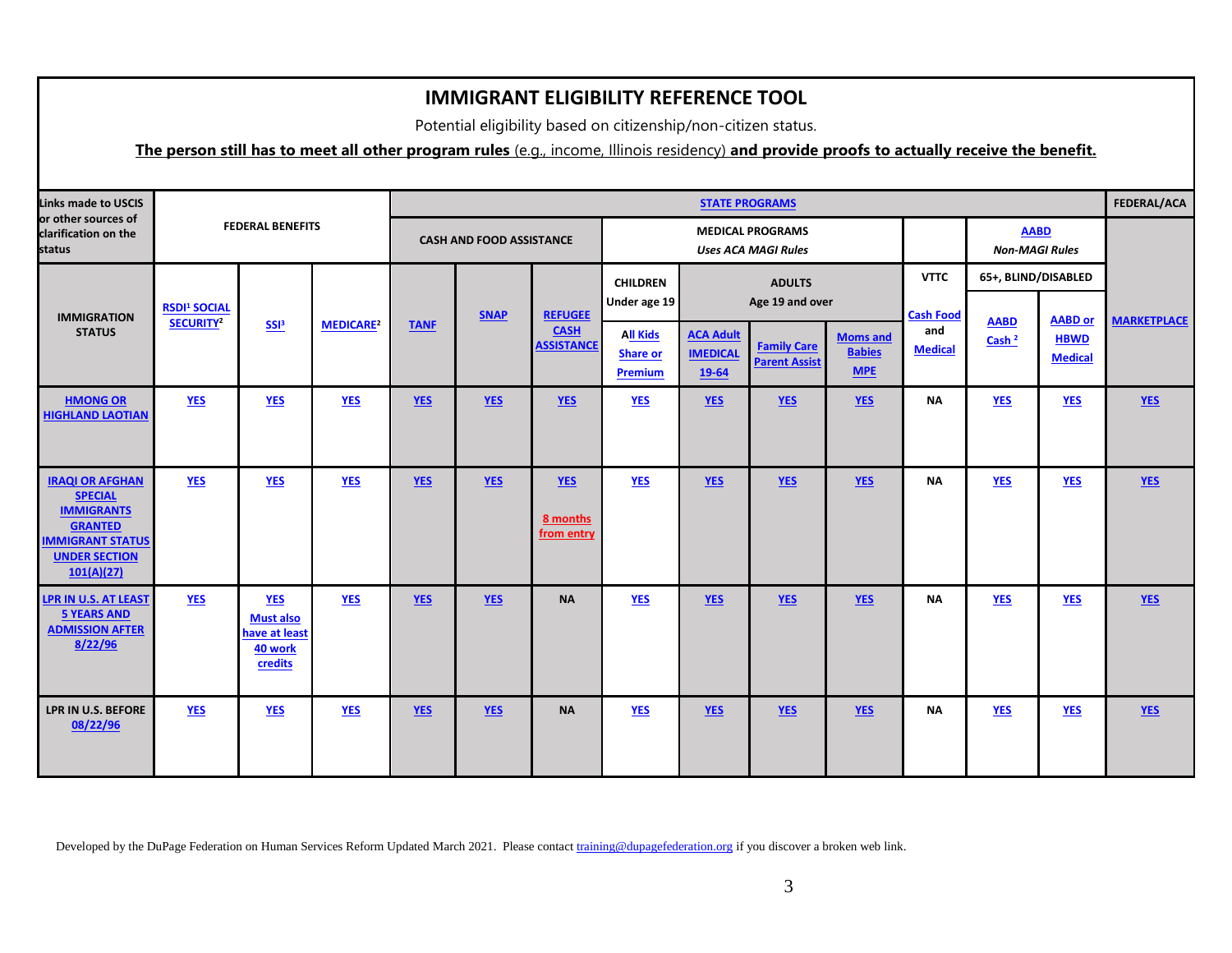Potential eligibility based on citizenship/non-citizen status.

### **The person still has to meet all other program rules** (e.g., income, Illinois residency) **and provide proofs to actually receive the benefit.**

| <b>Links made to USCIS</b><br>or other sources of                                                |                                                                             |                                                                                            |                             |                                                                           |                        |                                  |                                               |                                                  | <b>STATE PROGRAMS</b>                                 |                                                |                                 |                                                                                           |                                                                                            | FEDERAL/ACA        |
|--------------------------------------------------------------------------------------------------|-----------------------------------------------------------------------------|--------------------------------------------------------------------------------------------|-----------------------------|---------------------------------------------------------------------------|------------------------|----------------------------------|-----------------------------------------------|--------------------------------------------------|-------------------------------------------------------|------------------------------------------------|---------------------------------|-------------------------------------------------------------------------------------------|--------------------------------------------------------------------------------------------|--------------------|
| clarification on the<br>status                                                                   |                                                                             | <b>FEDERAL BENEFITS</b>                                                                    |                             | <b>CASH AND FOOD ASSISTANCE</b>                                           |                        |                                  |                                               |                                                  | <b>MEDICAL PROGRAMS</b><br><b>Uses ACA MAGI Rules</b> |                                                |                                 | <b>AABD</b><br><b>Non-MAGI Rules</b>                                                      |                                                                                            |                    |
| <b>IMMIGRATION</b><br><b>STATUS</b>                                                              | <b>RSDI<sup>1</sup> SOCIAL</b><br>SECURITY <sup>2</sup><br>SSB <sup>3</sup> |                                                                                            | <b>MEDICARE<sup>2</sup></b> | <b>TANF</b>                                                               | <b>SNAP</b>            | <b>REFUGEE</b>                   | <b>CHILDREN</b>                               | <b>ADULTS</b><br>Age 19 and over<br>Under age 19 |                                                       |                                                | <b>VTTC</b><br><b>Cash Food</b> | 65+, BLIND/DISABLED<br><b>AABD</b>                                                        | <b>AABD or</b>                                                                             | <b>MARKETPLACE</b> |
|                                                                                                  |                                                                             |                                                                                            |                             |                                                                           |                        | <b>CASH</b><br><b>ASSISTANCE</b> | <b>All Kids</b><br><b>Share or</b><br>Premium | <b>ACA Adult</b><br><b>IMEDICAL</b><br>19-64     | <b>Family Care</b><br><b>Parent Assist</b>            | <b>Moms and</b><br><b>Babies</b><br><b>MPE</b> | and<br><b>Medical</b>           | Cash <sup>2</sup>                                                                         | <b>HBWD</b><br><b>Medical</b>                                                              |                    |
| LPR ADULT IN U.S.<br><b>UNDER 5 YEARS AND</b><br><b>DOES NOT HAVE 40</b><br><b>WORK QUARTERS</b> | <b>YES</b>                                                                  | <b>NO</b><br><b>YES if</b><br><b>Refugee or</b><br><b>Asylee and</b><br>adjusted to<br>LPR | $\underline{\mathsf{NO}}$   | NO (adult)<br><b>TANF can</b><br>be issued to<br>U.S. citizen<br>children | NO <sup>7</sup>        | <b>NA</b>                        | <b>NA</b>                                     | NQ                                               | $NO$                                                  | <b>YES if</b><br>pregnant                      | <b>NA</b>                       | <b>NO</b><br>YES if entry <b>YES</b> if entry<br>status was<br>exempt from<br>5 year rule | <b>NO</b> unless<br><b>ESRD<sup>8</sup></b><br>status was<br>exempt<br>from 5 year<br>rule | <b>YES</b>         |
| LPR (ADULT) IN U.S.<br><b>UNDER 5 YEARS AND</b><br><b>HAS 40 WORK</b><br><b>QUARTERS</b>         | <b>YES</b>                                                                  | $NO$                                                                                       | $NO$                        | <b>NO</b>                                                                 | <b>YES</b>             | <b>NA</b>                        | <b>NA</b>                                     | $NO$                                             | $NO$                                                  | <b>YES</b>                                     | <b>NA</b>                       | <b>NO</b>                                                                                 | <b>NO</b>                                                                                  | <b>YES</b>         |
| LPR (CHILD) IN U.S.<br><b>UNDER 5 YEARS</b>                                                      | <b>YES</b>                                                                  | <b>NO</b>                                                                                  | <b>NO</b>                   | <b>NO</b>                                                                 | <b>YES</b><br>Under 18 | <b>NA</b>                        | <b>YES</b>                                    | <b>NA</b>                                        | <b>NA</b>                                             | <b>YES</b>                                     | <b>NA</b>                       | <b>NO</b>                                                                                 | <b>NO</b>                                                                                  | <b>YES</b>         |
| <b>MINOR VICTIM OF</b><br><b>TRAFFICKING WITH</b><br>AN HHS ELIGIBILITY<br><b>LETTER</b>         | NQ                                                                          | <b>YES</b>                                                                                 | $NO$                        | <b>YES</b>                                                                | <b>YES</b>             | <b>YES</b>                       | <b>YES</b>                                    | <b>NA</b>                                        | <b>NA</b>                                             | <b>NA</b>                                      | <b>NA</b>                       | <b>NA</b>                                                                                 | <b>NA</b>                                                                                  | <b>YES</b>         |

<sup>7</sup> ONLY if on SSI before 8/22/96 OR LPR after 8/22/96 must have 5 years residence and 40 credits OR living in U.S. on 8/22/96 and became disabled after that date

<sup>8</sup> ESRD: End Stage Renal Disease Covers only the dialysis. If the individual receives medical care due to a life threatening emergency then review the section for non-citizens who do not fit special criteria.

Developed by the DuPage Federation on Human Services Reform Updated March 2021. Please contac[t training@dupagefederation.org](mailto:training@dupagefederation.org) if you discover a broken web link.

 $\overline{a}$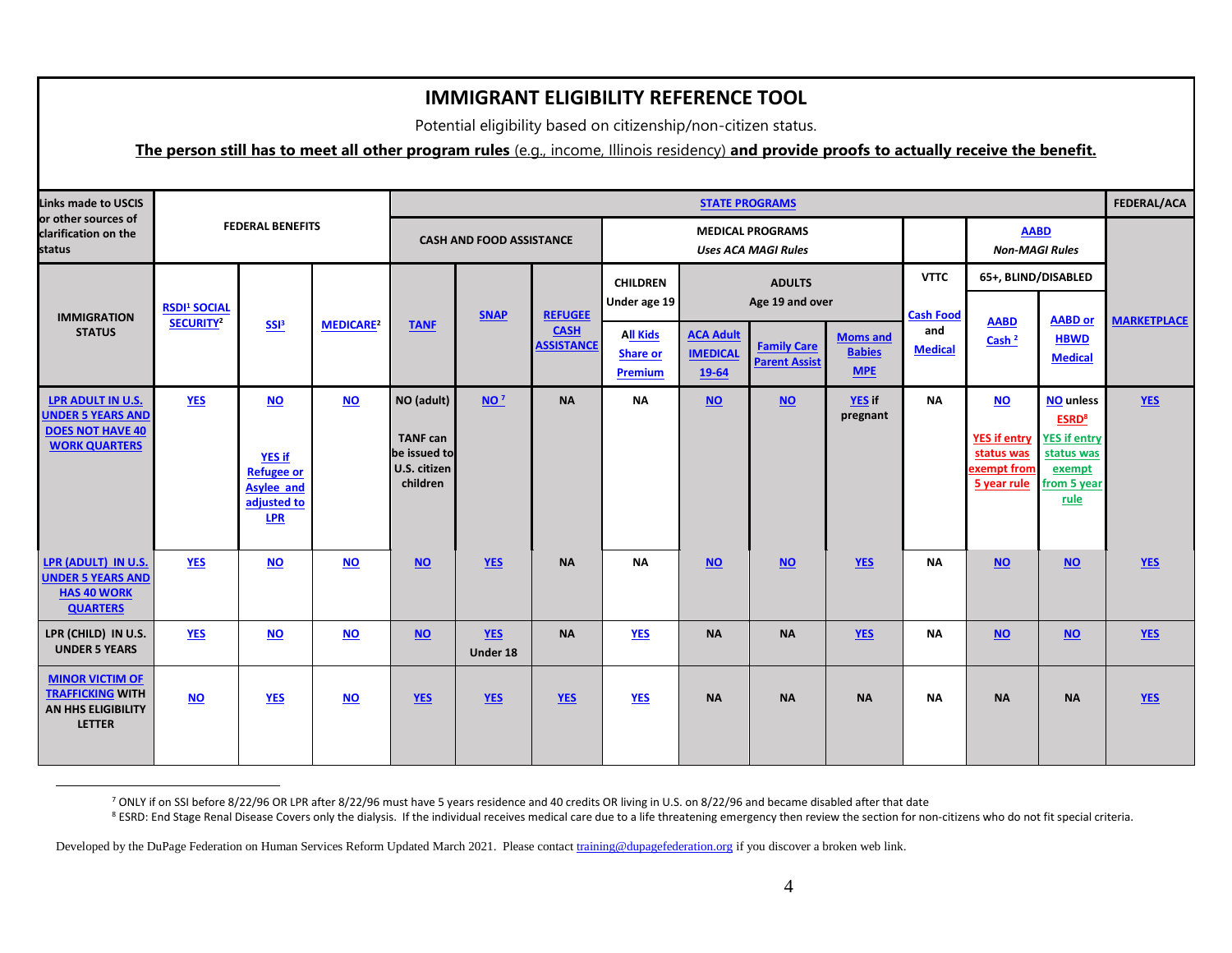Potential eligibility based on citizenship/non-citizen status.

### **The person still has to meet all other program rules** (e.g., income, Illinois residency) **and provide proofs to actually receive the benefit.**

| <b>Links made to USCIS</b>                                                                                                           |                                |                                           |                  |             |                                                                   |                                                                                                    |                                              |                                            | <b>STATE PROGRAMS</b>                                 |                                           |                                                             |                                                         |                    | FEDERAL/ACA |
|--------------------------------------------------------------------------------------------------------------------------------------|--------------------------------|-------------------------------------------|------------------|-------------|-------------------------------------------------------------------|----------------------------------------------------------------------------------------------------|----------------------------------------------|--------------------------------------------|-------------------------------------------------------|-------------------------------------------|-------------------------------------------------------------|---------------------------------------------------------|--------------------|-------------|
| or other sources of<br>clarification on the<br>status                                                                                |                                | <b>FEDERAL BENEFITS</b>                   |                  |             | <b>CASH AND FOOD ASSISTANCE</b>                                   |                                                                                                    |                                              |                                            | <b>MEDICAL PROGRAMS</b><br><b>Uses ACA MAGI Rules</b> |                                           |                                                             | <b>AABD</b><br><b>Non-MAGI Rules</b>                    |                    |             |
|                                                                                                                                      | <b>RSDI<sup>1</sup> SOCIAL</b> |                                           |                  |             |                                                                   |                                                                                                    | <b>CHILDREN</b><br>Under age 19              |                                            | <b>ADULTS</b><br>Age 19 and over                      |                                           | <b>VTTC</b>                                                 | 65+, BLIND/DISABLED                                     |                    |             |
| <b>IMMIGRATION</b><br><b>STATUS</b>                                                                                                  | SECURITY <sup>2</sup>          | SSB                                       | <b>MEDICARE2</b> | <b>TANF</b> | <b>SNAP</b><br><b>REFUGEE</b><br><b>CASH</b><br><b>ASSISTANCE</b> | <b>All Kids</b><br><b>Share or</b><br>Premium                                                      | <b>ACA Adult</b><br><b>IMEDICAL</b><br>19-64 | <b>Family Care</b><br><b>Parent Assist</b> | <b>Moms and</b><br><b>Babies</b><br><b>MPE</b>        | <b>Cash Food</b><br>and<br><b>Medical</b> | <b>AABD</b><br>Cash <sup>2</sup>                            | <b>AABD</b> or<br><b>HBWD</b><br><b>Medical</b>         | <b>MARKETPLACE</b> |             |
| <b>PERSON GRANTED</b><br><b>CONDITIONAL ENTRY</b><br>(PRIOR TO 4/1/80)<br><b>AND CERTAIN</b><br><b>PAROLEES (PRIOR TO</b><br>8/22/96 | <b>YES</b>                     | <b>YES</b>                                | $YES$            | <b>YES</b>  | <b>YES</b>                                                        | <b>NA</b>                                                                                          | <b>YES</b>                                   | YES                                        | <b>YES</b>                                            | <b>YES</b>                                | <b>NA</b>                                                   | <b>YES</b><br><b>SSI expires</b><br>after 7<br>years    | <b>YES</b>         | YES         |
| <b>REFUGEE</b>                                                                                                                       | <b>YES</b>                     | <b>YES</b>                                | <b>YES</b>       | <b>YES</b>  | <b>YES</b>                                                        | <b>YES</b><br>8 months<br>from entry                                                               | <b>YES</b>                                   | YES                                        | <b>YES</b>                                            | <b>YES</b>                                | <b>NA</b>                                                   | <b>YES</b><br><b>If SSI expires</b><br>after 7<br>years | <b>YES</b>         | YES         |
| <b>TRAFFICKING VICTIM</b><br><b>CONTINUED</b><br><b>PRESENCE</b>                                                                     | <b>NO</b>                      | <b>YES</b>                                | <b>NO</b>        | <b>YES</b>  | <b>YES</b>                                                        | <b>YES</b>                                                                                         | <b>YES</b>                                   | <b>YES</b>                                 | <b>YES</b>                                            | <b>YES</b>                                | <b>NA</b>                                                   | <b>YES</b>                                              | <b>YES</b>         | <b>YES</b>  |
| <b>TRAFFICKING VICTIM</b><br><b>T VISA</b>                                                                                           | <b>YES</b>                     | <b>YES</b><br>Must have a<br>valid T visa | <b>YES</b>       | <b>YES</b>  | YES                                                               | <b>YES</b><br><b>Available</b><br>only for 8<br>months from<br>when<br>identified by<br><b>ORR</b> | <b>YES</b>                                   | <b>YES</b>                                 | <b>YES</b>                                            | YES                                       | YES*<br><b>While filing</b><br><b>T-Visa</b><br>application | <b>YES</b><br><b>SSI expires</b><br>after 7<br>years    | <b>YES</b>         | YES         |
| <b>T VISA</b><br><b>APPLICANT</b>                                                                                                    | <b>NO</b>                      | <b>NO</b>                                 | <b>NO</b>        | $NO$        | NQ                                                                | <b>NA</b>                                                                                          | <b>YES</b>                                   | $NO$                                       | $NO$                                                  | <b>YES</b>                                | <b>YES</b>                                                  | $NO$                                                    | $NO$               | NQ          |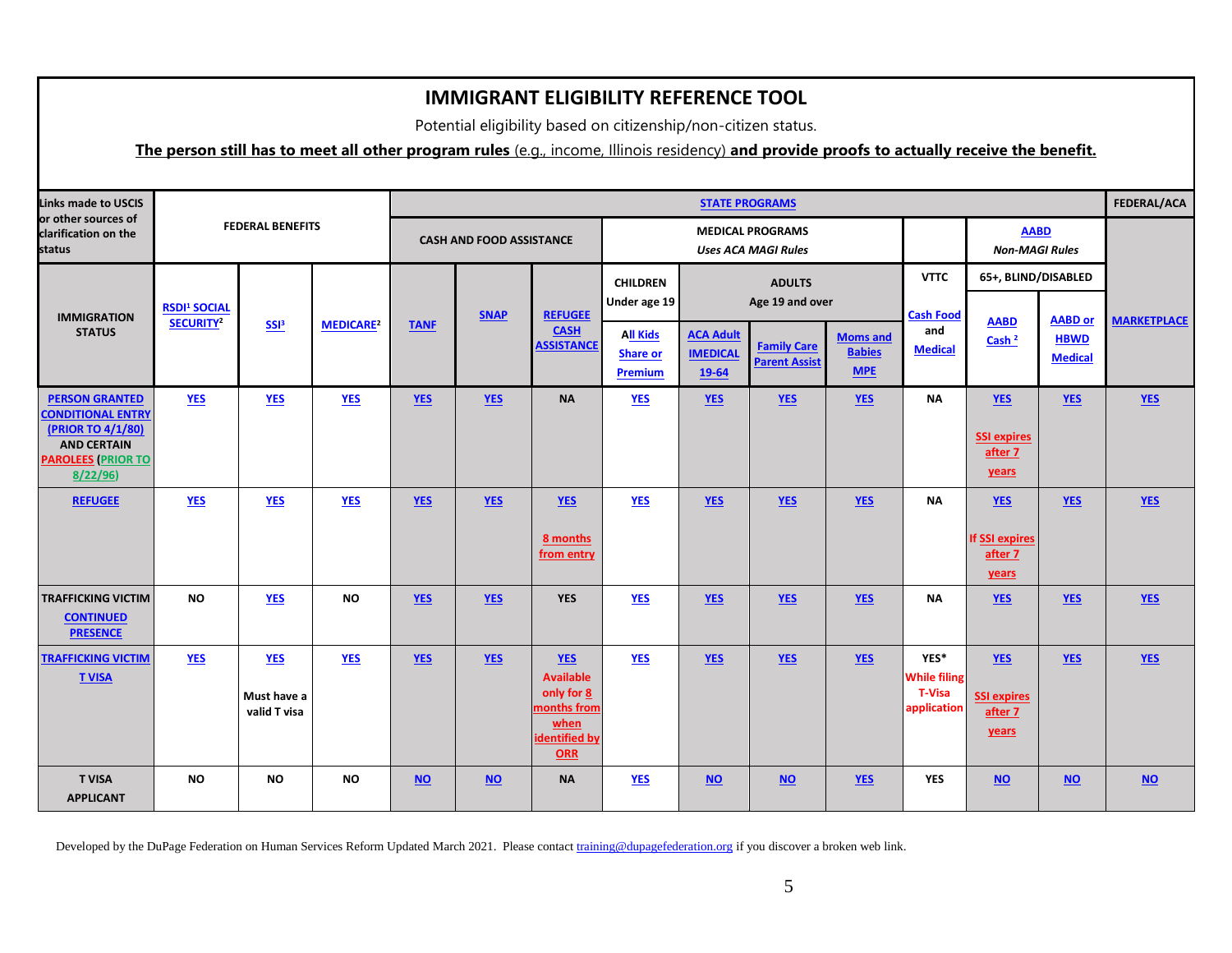Potential eligibility based on citizenship/non-citizen status.

#### **The person still has to meet all other program rules** (e.g., income, Illinois residency) **and provide proofs to actually receive the benefit.**

| <b>Links made to USCIS</b>                                                                                                                                                                     |                                |                                                                                                  |                             |             |                                             |                                  |                                                      |                                              | <b>FEDERAL/ACA</b>                                    |                                                |                                 |                                                      |                               |                    |
|------------------------------------------------------------------------------------------------------------------------------------------------------------------------------------------------|--------------------------------|--------------------------------------------------------------------------------------------------|-----------------------------|-------------|---------------------------------------------|----------------------------------|------------------------------------------------------|----------------------------------------------|-------------------------------------------------------|------------------------------------------------|---------------------------------|------------------------------------------------------|-------------------------------|--------------------|
| or other sources of<br>clarification on the<br>status                                                                                                                                          |                                | <b>FEDERAL BENEFITS</b>                                                                          |                             |             | <b>CASH AND FOOD ASSISTANCE</b>             |                                  |                                                      |                                              | <b>MEDICAL PROGRAMS</b><br><b>Uses ACA MAGI Rules</b> |                                                |                                 | <b>AABD</b><br><b>Non-MAGI Rules</b>                 |                               |                    |
| <b>IMMIGRATION</b>                                                                                                                                                                             | <b>RSDI<sup>1</sup> SOCIAL</b> |                                                                                                  |                             |             | <b>SNAP</b>                                 | <b>REFUGEE</b>                   | <b>CHILDREN</b><br>Under age 19                      |                                              | <b>ADULTS</b><br>Age 19 and over                      |                                                | <b>VTTC</b><br><b>Cash Food</b> | 65+, BLIND/DISABLED<br><b>AABD or</b><br><b>AABD</b> |                               | <b>MARKETPLACE</b> |
| <b>STATUS</b>                                                                                                                                                                                  | SECURITY <sup>2</sup>          | SSB <sup>3</sup>                                                                                 | <b>MEDICARE<sup>2</sup></b> | <b>TANF</b> |                                             | <b>CASH</b><br><b>ASSISTANCE</b> | <b>All Kids</b><br><b>Share or</b><br><b>Premium</b> | <b>ACA Adult</b><br><b>IMEDICAL</b><br>19-64 | <b>Family Care</b><br><b>Parent Assist</b>            | <b>Moms and</b><br><b>Babies</b><br><b>MPE</b> | and<br><b>Medical</b>           | Cash <sup>2</sup>                                    | <b>HBWD</b><br><b>Medical</b> |                    |
| <b>U VISA</b><br><b>CRIME VICTIM</b>                                                                                                                                                           | $NO$                           | $NO$                                                                                             | $NO$                        | $NO$        | $NO$                                        | <b>NA</b>                        | <b>YES</b>                                           | $NO$                                         | $NO$                                                  | YES IF<br>Pregnant                             | <b>YES</b>                      | <b>NO</b>                                            | <b>NO</b>                     | <b>YES</b>         |
| <b>U VISA</b><br><b>APPLICANT</b>                                                                                                                                                              | <b>NO</b>                      | <b>NO</b>                                                                                        | <b>NO</b>                   | $NO$        | $NO$                                        | <b>NA</b>                        | <b>YES</b>                                           | $NO$                                         | $NO$                                                  | <b>YES</b>                                     | <b>YES</b>                      | $NO$                                                 | $NO$                          | $NO$               |
| <b>U.S. VETERAN, OR</b><br><b>ACTIVE DUTY</b><br><b>Spouses and</b><br><b>Unmarried</b><br><b>Dependents</b><br>(LPR: 5 year wait rule)<br>does not apply to the<br>veteran or<br>dependents). | $YES$                          | <b>YES if</b><br>discharge is<br>other than<br>dishonorable<br>and not due<br>to alien<br>status | $YES$                       | <b>YES</b>  | YES                                         | <b>NA</b>                        | <b>YES</b>                                           | YES                                          | YES                                                   | YES                                            | <b>NA</b>                       | <b>YES</b>                                           | <b>YES</b>                    | YES                |
| <b>VAWA</b><br><b>ABUSED NONCITIZEN</b><br><b>ADULT OR CHILD</b>                                                                                                                               | <b>YES</b>                     | <b>Limited</b><br><b>Eligibility<sup>9</sup></b>                                                 | <b>YES</b>                  | <b>YES</b>  | <b>Limited</b><br>Eligibility <sup>10</sup> | <b>NA</b>                        | <b>YES</b>                                           | <b>YES</b>                                   | <b>YES</b>                                            | <b>YES</b>                                     | <b>NO</b>                       | <b>YES</b>                                           | <b>YES</b>                    | <b>YES</b>         |

 $\overline{a}$ 

<sup>&</sup>lt;sup>9</sup> ONLY if on SSI before 8/22/96 OR LPR after 8/22/96 must have 5 years residence and 40 credits OR living in U.S. on 8/22/96 and became disabled after that date <sup>10</sup> To be eligible must be **under 18, or veteran, or disabled or blind, or LPR with 40 work credits** 

Developed by the DuPage Federation on Human Services Reform Updated March 2021. Please contac[t training@dupagefederation.org](mailto:training@dupagefederation.org) if you discover a broken web link.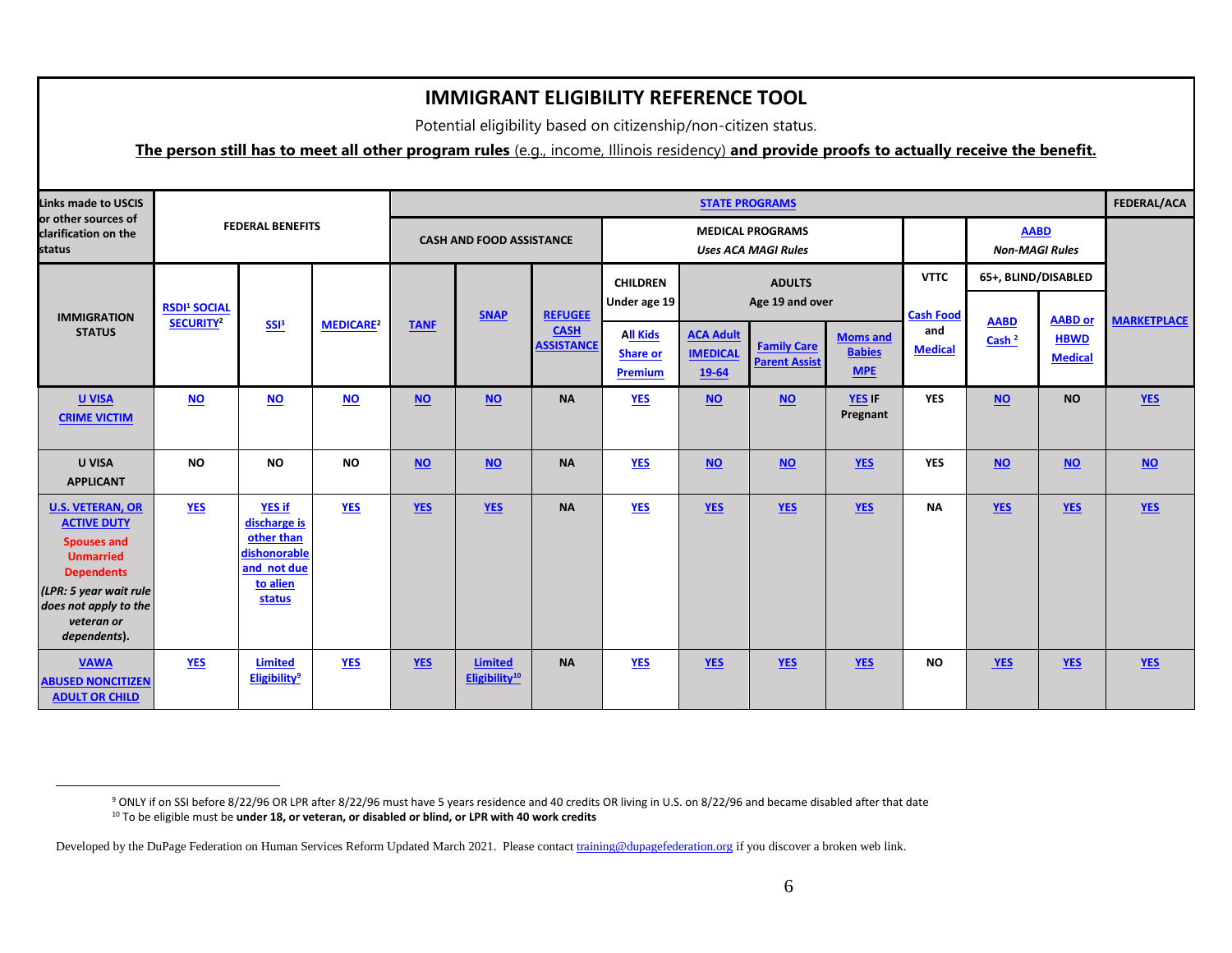Potential eligibility based on citizenship/non-citizen status.

## **The person still has to meet all other program rules** (e.g., income, Illinois residency) **and provide proofs to actually receive the benefit.**

| <b>Links made to USCIS</b>                                                     |                                                                                                                       |                         |                             |                                                                      |                                 |                                                    |                                                      |                                                                                                   | <b>STATE PROGRAMS</b>                                                                   |                                                |                                           |                                      |                                                 | FEDERAL/ACA        |
|--------------------------------------------------------------------------------|-----------------------------------------------------------------------------------------------------------------------|-------------------------|-----------------------------|----------------------------------------------------------------------|---------------------------------|----------------------------------------------------|------------------------------------------------------|---------------------------------------------------------------------------------------------------|-----------------------------------------------------------------------------------------|------------------------------------------------|-------------------------------------------|--------------------------------------|-------------------------------------------------|--------------------|
| or other sources of<br>clarification on the<br>status                          |                                                                                                                       | <b>FEDERAL BENEFITS</b> |                             |                                                                      | <b>CASH AND FOOD ASSISTANCE</b> |                                                    |                                                      |                                                                                                   | <b>MEDICAL PROGRAMS</b><br><b>Uses ACA MAGI Rules</b>                                   |                                                |                                           | <b>AABD</b><br><b>Non-MAGI Rules</b> |                                                 |                    |
|                                                                                |                                                                                                                       |                         |                             |                                                                      |                                 |                                                    | <b>CHILDREN</b><br>Under age 19                      |                                                                                                   | <b>ADULTS</b><br>Age 19 and over                                                        |                                                | <b>VTTC</b>                               | 65+, BLIND/DISABLED                  |                                                 |                    |
| <b>IMMIGRATION</b><br><b>STATUS</b>                                            | <b>RSDI<sup>1</sup> SOCIAL</b><br>SECURITY <sup>2</sup>                                                               | SSI <sup>3</sup>        | <b>MEDICARE<sup>2</sup></b> | <b>TANF</b>                                                          | <b>SNAP</b>                     | <b>REFUGEE</b><br><b>CASH</b><br><b>ASSISTANCE</b> | <b>All Kids</b><br><b>Share or</b><br><b>Premium</b> | <b>ACA Adult</b><br><b>IMEDICAL</b><br>19-64                                                      | <b>Family Care</b><br><b>Parent Assist</b>                                              | <b>Moms and</b><br><b>Babies</b><br><b>MPE</b> | <b>Cash Food</b><br>and<br><b>Medical</b> | <b>AABD</b><br>Cash <sup>2</sup>     | <b>AABD or</b><br><b>HBWD</b><br><b>Medical</b> | <b>MARKETPLACE</b> |
| <b>NON-CITIZENS WHO</b><br>DO NOT MEET ONE<br>OF THE ABOVE<br><b>CRITERIA*</b> | <b>NO</b><br><b>Based on work</b><br>history<br>May be YES for<br>dependent or<br><b>survivors</b><br><b>benefits</b> | $NO$                    | $NO$                        | $NO$<br><b>TANF can</b><br>be issued to<br>the U.S.<br>citizen child | $NO$                            | <b>NA</b>                                          | <b>YES</b>                                           | $NO$<br><b>YES If</b><br>received ER<br>care for a<br><u>life</u><br>threatening<br>health crisis | $NO$<br><b>YES If</b><br>received ER<br>care for a life<br>threatening<br>health crisis | $YES$                                          |                                           | $NO$                                 | $NO$<br>unless<br>ESRD11                        | $NO$               |

\*Illinois has a number of special health coverage programs for immigrants who do not have a qualifying immigrant status who meet income guidelines. These programs include:

- [Health Benefits for Immigrants Age 65+](https://www.dhs.state.il.us/page.aspx?item=130020)
- **[Emergency Medicaid for Non-Citizens](https://www.dhs.state.il.us/page.aspx?item=53219) (including End Stage Renal Disease)**
- Moms and Babies
- All Kids

 $\overline{a}$ 

• [VTTC: V](https://www.dhs.state.il.us/page.aspx?item=98326)ictims of Trafficking, Torture and other serious Crimes

<sup>&</sup>lt;sup>11</sup> ESRD: End Stage Renal Disease Covers only the dialysis. If the individual receives medical care due to a life threatening emergency then review the section for non-citizens who do not fit special criteria.

Developed by the DuPage Federation on Human Services Reform Updated March 2021. Please contac[t training@dupagefederation.org](mailto:training@dupagefederation.org) if you discover a broken web link.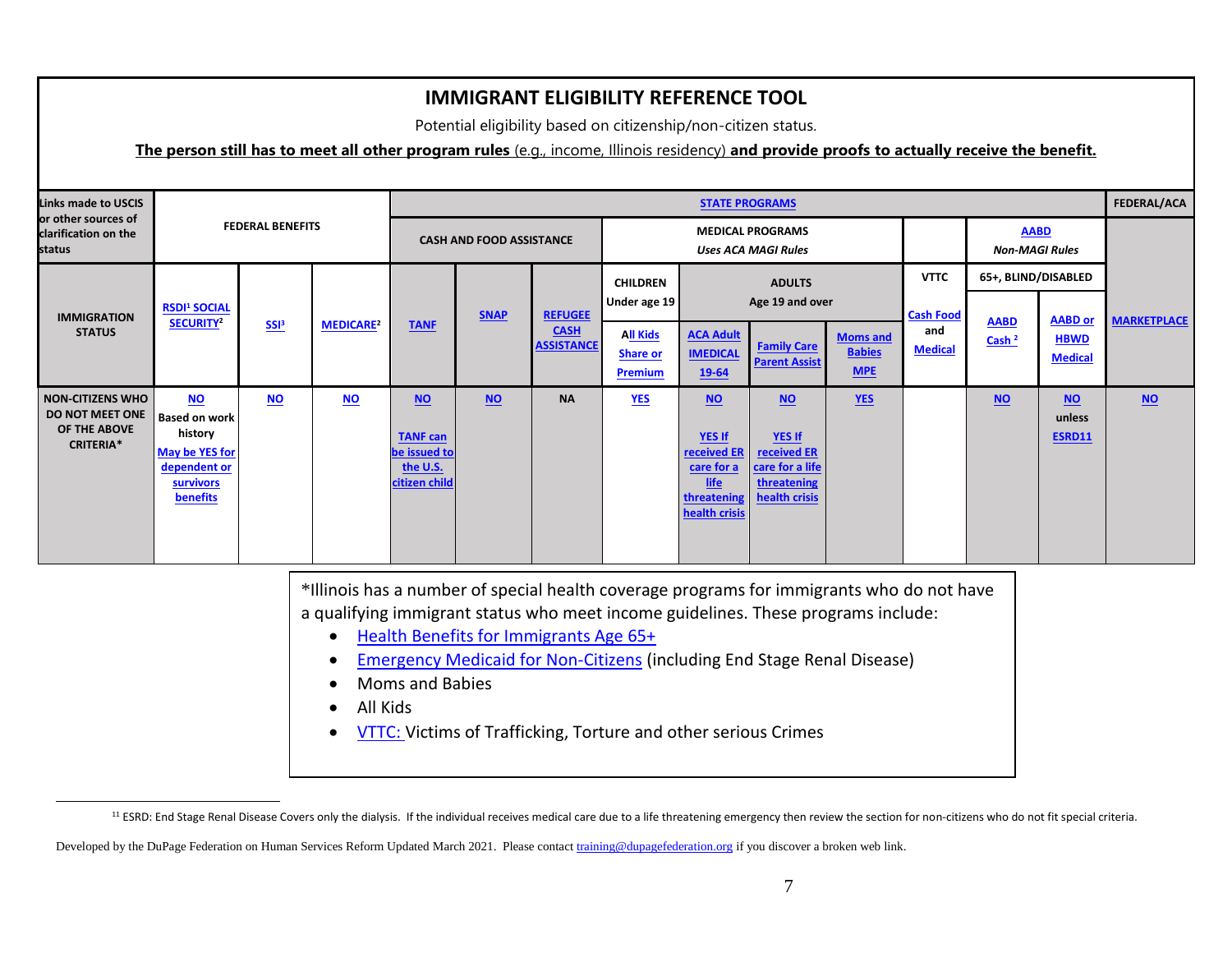#### **[General Information for Non-Citizens Applying for Public Benefits](https://www.uscis.gov/sites/default/files/files/pressrelease/Charge.pdf)**

- [Public Charge](https://www.uscis.gov/green-card/green-card-processes-and-procedures/public-charge) may be a factor when a non-citizen applies for certain Public Benefits. USCIS provides a fact sheet on [Public Charge.](https://www.uscis.gov/news/fact-sheets/public-charge-fact-sheet) **It is important to understand that the Public Charge rule only applies to immigrants seeking to enter the United States, immigrants adjusting their status to Lawful Permanent Resident (applying for a 'green card'), or Lawful Permanent Residents (aka, green card holders) who are re-entering the U.S. after being out of the country for more than 180 consecutive days.** There are many immigration statuses not subject to public charge.
- As of March 09, 2021, USCIS is using the 1999 Field Guidance to assess whether someone may become a public charge. There are only two types of public benefits considered: Cash Assistance for Income Maintenance (TANF, SSI, General Assistance) and Long Term Care Institutionalization paid for by the government.
	- o For more information and resources about public charge, visit [www.protectingimmigrantfamiliesillinois.org.](http://www.protectingimmigrantfamiliesillinois.org/)
- [Sponsor Liability:](https://www.dhs.state.il.us/page.aspx?item=15700) Some immigrants have sponsors who assist with the person's entry into the U.S. In some instances the sponsor's income and resources may be "deemed" to the non-citizen to help meet their needs before public benefits can be issued. Sponsor deeming currently applies to the following programs:
	- o [Supplemental Security Income \(SSI\)](https://www.socialsecurity.gov/OP_Home/handbook/handbook.21/handbook-2170.html)
	- o [Temporary Assistance for Needy Families \(TANF\)](http://www.dhs.state.il.us/page.aspx?item=15698)
	- o [Supplemental Nutrition Assistance Program \(SNAP\)](http://www.dhs.state.il.us/page.aspx?item=15698)
	- o [Aid to the Aged, Blind or Disabled \(AABD\)](http://www.dhs.state.il.us/page.aspx?item=15698) Cash
- In addition the federal, state or local agency has to verify the person's status with USCIS through a data system called **[SAVE:](https://www.uscis.gov/save)** Systematic Alien Verification for Entitlements Program. Noncitizens with lawful status must provide USICS documents that have the person's Alien Registration A-Number or USCIS number as proof of status. Caseworkers are to check the immigration status of only those persons applying for benefits.

**Programs where citizenship or immigrant status is not a factor**: (this is not an all-inclusive list) - WIC; Emergency Disaster Relief; Disaster SNAP benefits; School Lunch Program; Public Health Services (including testing for communicable diseases and immunizations); Head Start; and more.

#### **[Emergency Medical for Non-Citizens](http://www.dhs.state.il.us/page.aspx?item=13824)**

Persons age 19 and older who are not YES for medical benefits because they do not meet citizenship/immigration requirements, may be able to receive medical help through the state for emergencies. The person has to meet all the program requirements for FamilyCare Assist, All Kids Assist, Moms and Babies, ACA Adult Medical or AABD Medical, except for a Social Security Number and verification of immigration status. People who meet these requirements are only able to obtain short-term medical coverage for emergency care. NO noncitizens are NO for cash and regular medical benefits, including organ transplants. ESRD (End Stage Renal Disease) is considered an emergency so Non-citizens with this diagnosis are able to receive ongoing medical coverage for treatment of this illness.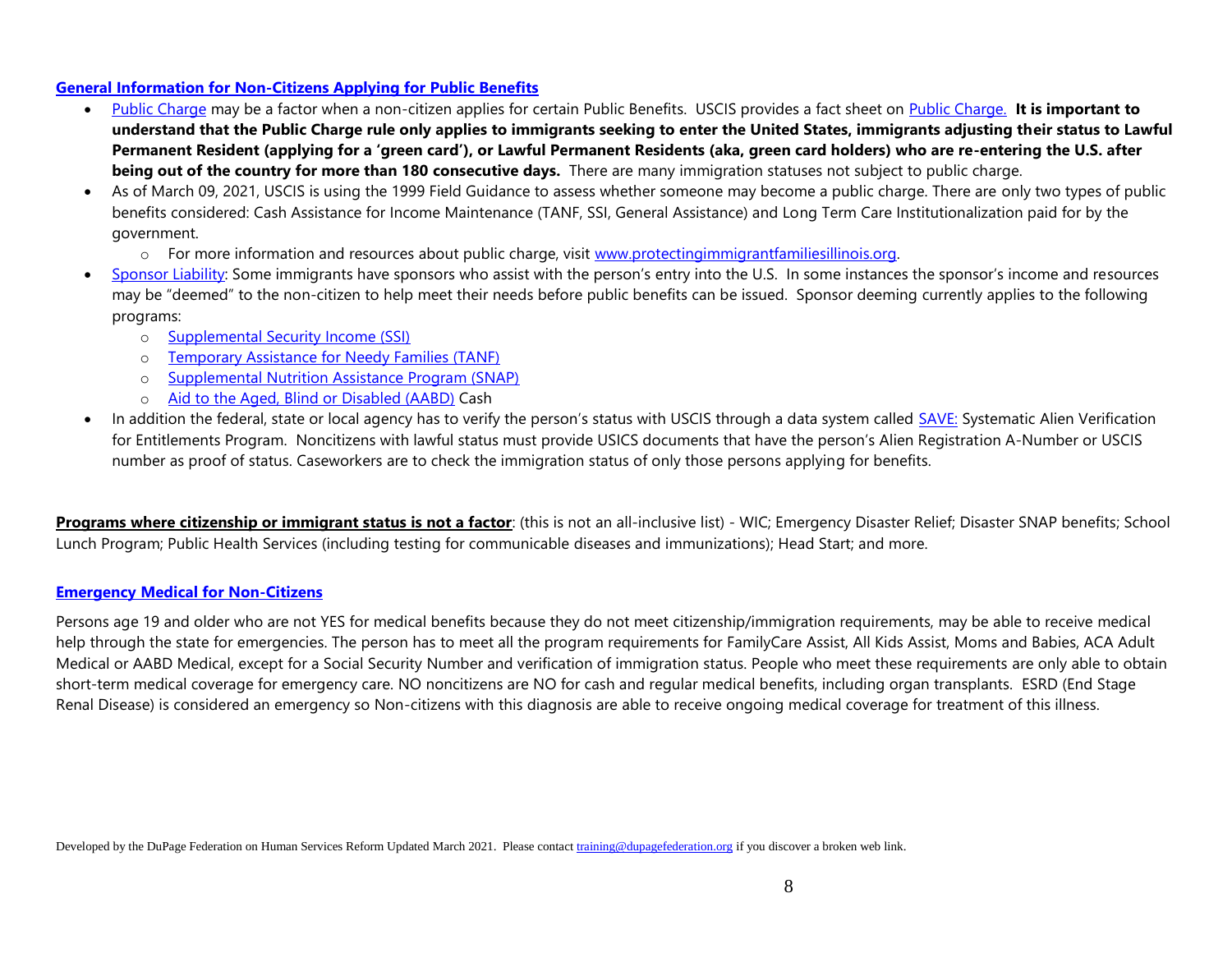## **Victims of Trafficking Torture, or serious Crimes (VTTC)**

Effective 01/01/18, foreign-born victims of trafficking, torture or other serious crimes and his or her derivative family members are eligible for medical, cash and/or food assistance if he or she has filed, or is preparing to file, an application for a T-Visa, U-Visa, or asylum, and is otherwise eligible for the benefits. The state has issued a policy manual release for medical benefits eligibility [\(MR #17.19\)](http://www.dhs.state.il.us/page.aspx?item=97367) and a separate policy memo for Cash and Food Assistance.

## **Common Documents that Verify Citizenship Status:**

- Alien Registration Receipt Card (AR-3A, I-151, or I-551)\*
- Conditional Alien Registration Receipt Card (I-551)\*
- Memorandum of Creation of Record of Lawful Permanent Residence (I-181a)
- Fee Receipt (including I-689A)\*
- Employment Authorization Card (I-688A, I-688B, or I-766)\*
- Temporary Resident Card (I-688)\*
- Arrival-Departure Record (I-94) (may not contain A-Number)\*
- Re-Entry Permit (I-327)\*
- **■** I-797 Notice of Action
- Refugee Travel Document (I-571)\*
- A foreign passport, when it contains an I-94 bearing the message "Processed for I-551, Temporary Evidence of Lawful Permanent Residence." If there is a code S13; or code S13 in a Canadian passport or on an I-94 this verifies an American Indian born in Canada.
- Other sources see state manual sections **[WAG 03-01-02](http://www.dhs.state.il.us/page.aspx?item=13099)** and **[WAG 03-](http://www.dhs.state.il.us/page.aspx?item=13198) [01-03](http://www.dhs.state.il.us/page.aspx?item=13198)**

Samples of common immigration forms can be obtained at <https://www.healthcare.gov/help/immigration-document-types/> this is also a great site for information and resources as you work with non-citizens.

USDA has published [SNAP: Guidance on Non-Citizen SNAP Eligibility.](https://www.fns.usda.gov/snap/eligibility/citizen/non-citizen-policy) This book provides valuable information as well as information about some of the types of documentation required.

#### **[FORTY QUALIFYING CREDITS](https://secure.ssa.gov/poms.nsf/lnx/0500502135)**

LPRs may qualify for SSI and SNAP benefits if they can be credited with 40 qualifying credits of work. If the LPR received means tested public benefits after December 31, 1996, then any quarter where the benefit was received will not be counted. (Federal means tested benefits are: TANF; SNAP; Medicaid and All Kids and SSI.) Social Security determines if a person's wage history can be used to meet a qualifying quarter for all benefit programs and certifies if the earnings can count towards a qualifying quarter.

An LPR can receive credit for work quarters in multiple ways:

- 1. Quarters worked by a parent (natural, step, adoptive) while the LPR was under age 18 (even if the child did not live in the U.S. during this time)
- 2. Quarters worked by the LPRs spouse during their marriage if the LPR is still married to the spouse or if the spouse is deceased